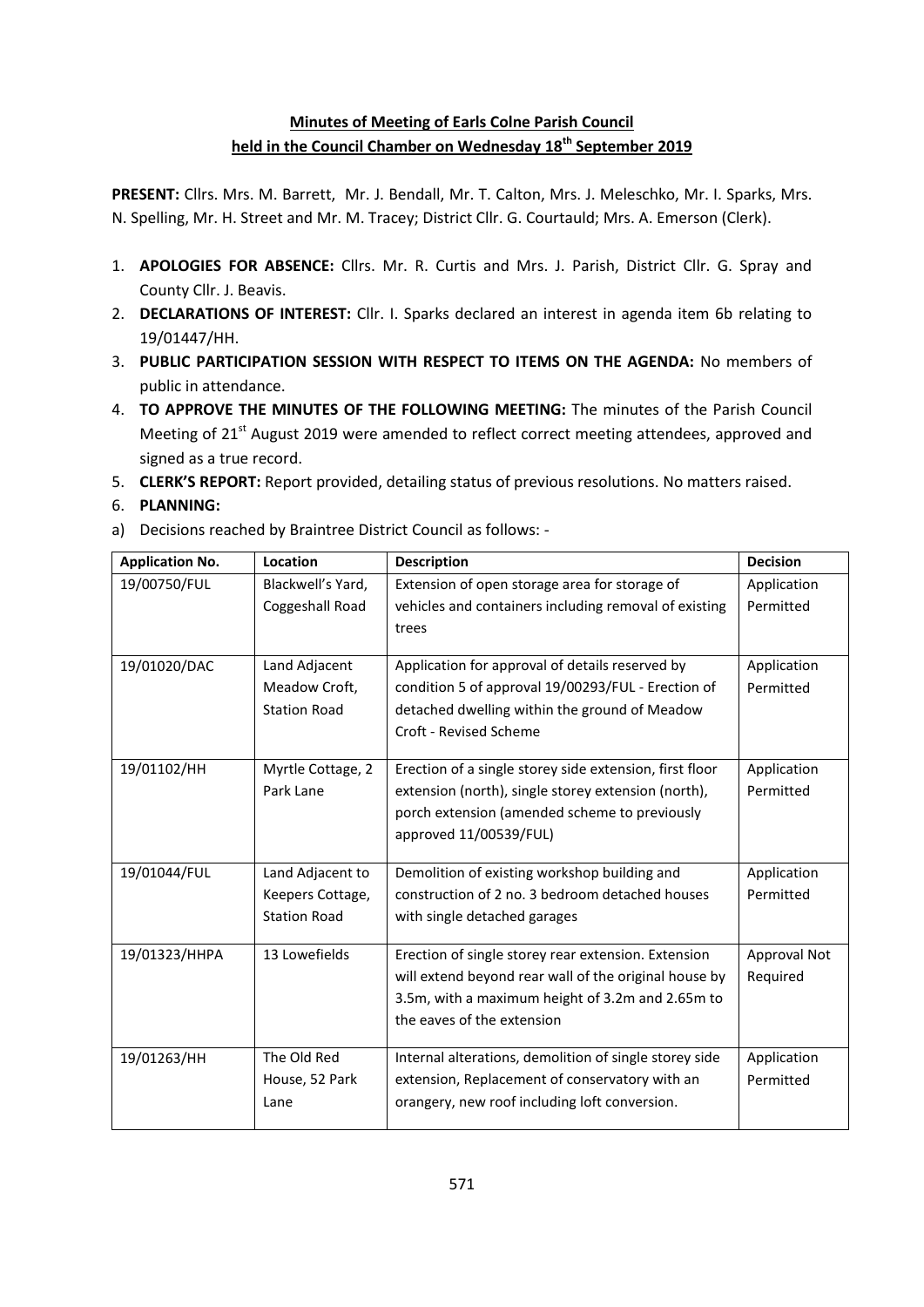b) Current Applications were reviewed by the Parish Council as follows: -

| <b>Application No.</b> | Location     | <b>Description</b>                                      | Council<br>Parish |  |  |  |
|------------------------|--------------|---------------------------------------------------------|-------------------|--|--|--|
|                        |              |                                                         | <b>Decision</b>   |  |  |  |
| 19/00231/TPOCON        | 56 Park Lane | Notice of intent to carry out works to trees in a       | No objections     |  |  |  |
|                        |              | <b>Conservation Area</b>                                |                   |  |  |  |
| 19/00214/TPO           | 31 Halstead  | Notice of intent to carry out work to tree protected by | No objections     |  |  |  |
|                        | Road         | Tree Preservation Order 7/05                            |                   |  |  |  |

### Tree related applications – John Bendall

### Other applications – Hugh Street

| <b>Application No.</b> | Location       | <b>Description</b>                                      | Parish          | Council |
|------------------------|----------------|---------------------------------------------------------|-----------------|---------|
|                        |                |                                                         | <b>Decision</b> |         |
| 19/01486/VAR           | The Essex Golf | Application for a variation of Condition 3 of planning  | No objections   |         |
|                        | & Country      | permission 19/00433/FUL - to remove the 28 day          |                 |         |
|                        | Club The       | restriction and change the wording to: - The            |                 |         |
|                        | Airfield       | accommodation permitted shall be occupied for           |                 |         |
|                        |                | holiday purposes only. The accommodation permitted      |                 |         |
|                        |                | shall not be occupied as a person's sole or main place  |                 |         |
|                        |                | of residence. The owners, operators shall maintain an   |                 |         |
|                        |                | up to date register of the names of all owners          |                 |         |
|                        |                | occupiers of individual lodges and of their home        |                 |         |
|                        |                | addresses, and shall make this information available at |                 |         |
|                        |                | all reasonable times to the Local Planning Authority    |                 |         |
| 19/01447/HH            | 14 The Croft   | Single storey and first floor extensions to west        | No objections   |         |
|                        |                | elevation, re-roofing to conservatory/store and         |                 |         |
|                        |                | alterations to fenestration                             |                 |         |
| 19/01430/HH &          | 6 Halstead     | Proposed altered window layout, internal alterations    | No objections   |         |
| 19/01431/LBC           | Road           | and new porch to annexe.                                |                 |         |
| 19/01424/HH            | 12 The Croft   | Erection of rear conservatory                           | No objections   |         |

- 7. **APPROVE EMPLOYMENT POLICIES, COMPLAINTS POLICY, PRESS/MEDIA POLICY AND EMERGENCY PLAN:** Members agreed minor amendments to grammar and approved the following documents: Disciplinary Policy, Grievance Policy, Health & Safety Policy, Complaints Policy, Press and Media Policy and Emergency Plan.
- 8. **UPDATE ON COMMUNITY LIBRAY:** Cllr. N. Spelling proposed that the Parish Council retract its Expression of Interest given ECC have declared no library will close in the next 5 years and in light of growing evidence that existing community libraries are struggling to provide a comparable service. Members supported this proposal. Clerk to notify residents who had responded to our appeal for volunteers/help. Members agreed to proceed with registering the building as a Community Asset.